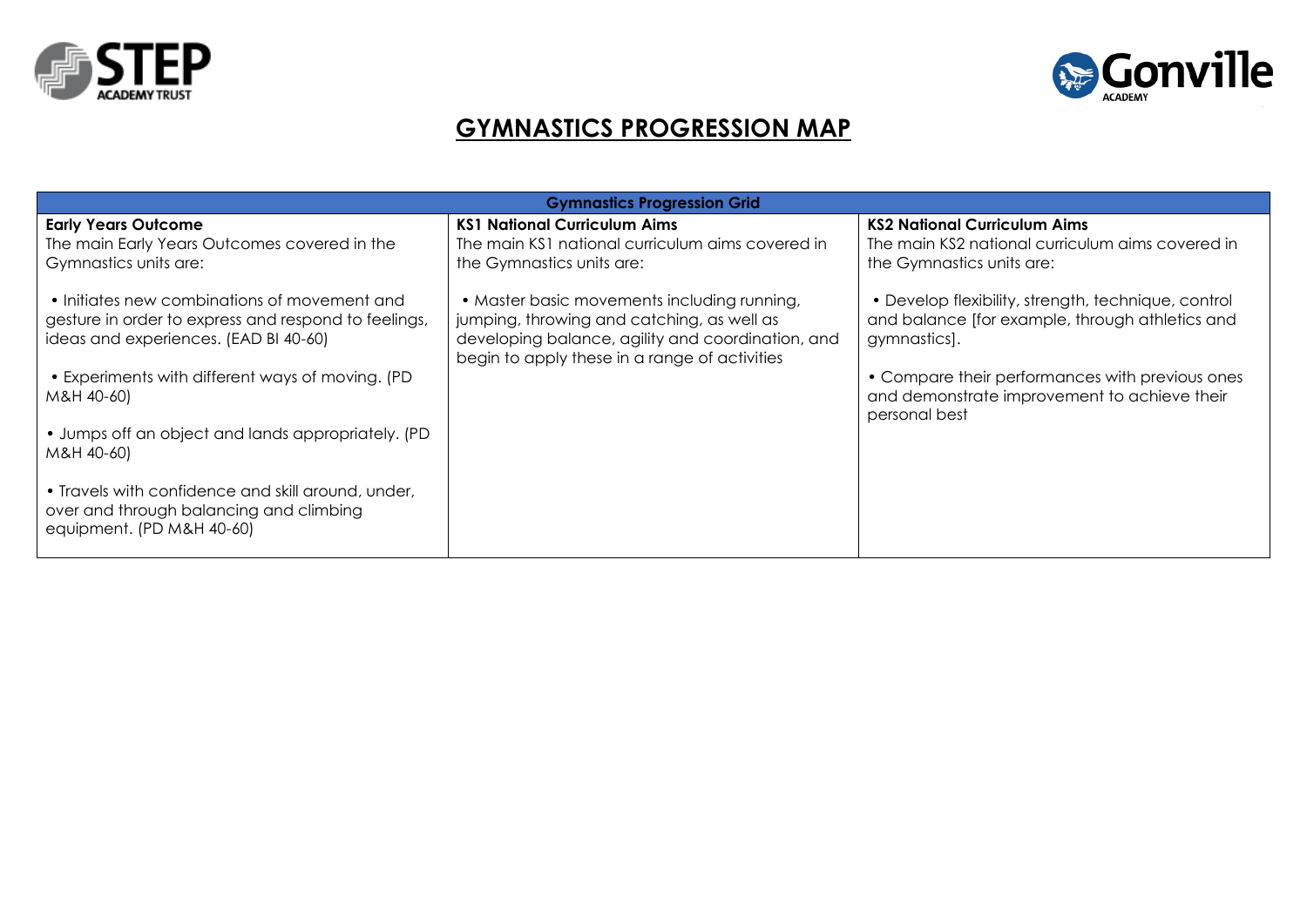



| <b>EYFS</b>                                                       | Year 1                                                               | Year <sub>2</sub>                                                                                  | Year <sub>3</sub>                                                            | Year 4                                                                                     | Year 5                                                                       | Year 6                                                                   |
|-------------------------------------------------------------------|----------------------------------------------------------------------|----------------------------------------------------------------------------------------------------|------------------------------------------------------------------------------|--------------------------------------------------------------------------------------------|------------------------------------------------------------------------------|--------------------------------------------------------------------------|
|                                                                   |                                                                      |                                                                                                    | <b>Health &amp; Fitness</b>                                                  |                                                                                            |                                                                              |                                                                          |
| Describe how the body<br>feels when still and when<br>exercising. | Describe how the body<br>feels before, during and<br>after exercise. | Recognise and describe<br>how the body feels during<br>and after different<br>physical activities. | Recognise and describe<br>the effects of exercise on<br>the body.            | Describe how the body<br>reacts at different times<br>and how this affects<br>performance. | Know and understand the<br>reasons for warming up<br>and cooling down.       | Understand the<br>importance of warming<br>up and cooling down.          |
|                                                                   | Carry and place<br>equipment safely.                                 | Explain what they need to<br>stay healthy                                                          | Know the importance of<br>strength and flexibility for<br>physical activity. | Explain why exercise is<br>good for your health.                                           | Explain some safety<br>principles when preparing<br>for and during exercise. | Carry out warm-ups and<br>cool-downs safely and<br>effectively.          |
|                                                                   |                                                                      |                                                                                                    | Explain why it is important<br>to warm up and cool<br>down.                  | Know some reasons for<br>warming up and cooling<br>down.                                   |                                                                              | Understand why exercise<br>is good for health, fitness<br>and wellbeing. |
|                                                                   |                                                                      |                                                                                                    |                                                                              |                                                                                            |                                                                              | Know ways they can<br>become healthier.                                  |
|                                                                   |                                                                      |                                                                                                    | <b>Acquiring and Developing Skills in Gymnastics (General)</b>               |                                                                                            |                                                                              |                                                                          |
| Create a short sequence                                           | Create and perform a                                                 | Copy, explore and                                                                                  | Choose ideas to compose                                                      | Create a sequence of                                                                       | Select ideas to compose                                                      | Create their own complex                                                 |
| of movements.                                                     | movement sequence.                                                   | remember actions and<br>movements to create                                                        | a movement sequence<br>independently and with                                | actions that fit a theme.                                                                  | specific sequences of<br>movements, shapes and                               | sequences involving the<br>full range of actions and                     |
| Roll in different ways with                                       | Copy actions and                                                     | their own sequence. Link                                                                           | others.                                                                      | Use an increasing range                                                                    | balances.                                                                    | movements: travelling,                                                   |
| control.                                                          | movement sequences                                                   | actions to make a                                                                                  |                                                                              | of actions, directions and                                                                 |                                                                              | balancing, holding                                                       |
|                                                                   | with a beginning, middle                                             | sequence.                                                                                          | Link combinations of                                                         | levels in their sequences.                                                                 | Adapt their sequences to                                                     | shapes, jumping, leaping,                                                |
| Travel in different ways.                                         | and end.                                                             | Travel in a variety of ways,                                                                       | actions with increasing<br>confidence, including                             | Move with clarity, fluency                                                                 | fit new criteria or<br>suggestions.                                          | swinging, vaulting and<br>stretching.                                    |
| Stretch in different ways.                                        | Link two actions to make                                             | including rolling.                                                                                 | changes of direction,                                                        | and expression.                                                                            |                                                                              |                                                                          |
|                                                                   | a sequence.                                                          |                                                                                                    | speed or level.                                                              |                                                                                            | Perform jumps, shapes                                                        | Demonstrate precise and                                                  |
| Jump in a range of ways                                           |                                                                      | Hold a still shape whilst                                                                          |                                                                              | Show changes of                                                                            | and balances fluently and                                                    | controlled placement of                                                  |
| from one space to                                                 | Recognise and copy                                                   | balancing on different                                                                             | Develop the quality of                                                       | direction, speed and level                                                                 | with control.                                                                | body parts in their actions,                                             |
| another with control.                                             | contrasting actions<br>(small/tall, narrow/wide).                    | points of the body.                                                                                | their actions, shapes and<br>balances. Move with                             | during a performance.                                                                      | Confidently develop the                                                      | shapes and balances.                                                     |
| Begin to balance with                                             |                                                                      | Jump in a variety of ways                                                                          | coordination, control and                                                    | Travel in different ways,                                                                  | placement of their body                                                      | Confidently use                                                          |
| control.                                                          | Travel in different ways,                                            | and land with increasing                                                                           | care.                                                                        | including using flight.                                                                    | parts in balances,                                                           | equipment to vault and                                                   |
|                                                                   | changing direction and                                               | control and balance.                                                                               |                                                                              |                                                                                            | recognising the position of                                                  | incorporate this into                                                    |
| Move around, under,                                               | speed.                                                               |                                                                                                    | Use turns whilst travelling                                                  | Improve the placement                                                                      | their centre of gravity and                                                  | sequences.                                                               |
| over, and through                                                 |                                                                      | Climb onto and jump off                                                                            | in a variety of ways.                                                        | and alignment of body                                                                      | where it should be in                                                        |                                                                          |
| different objects and                                             | Hold still shapes and                                                | the equipment safely.                                                                              |                                                                              | parts in balances.                                                                         | relation to the base of the                                                  | Apply skills and                                                         |
| equipment.                                                        | simple balances.                                                     |                                                                                                    | Use a range of jumps in                                                      |                                                                                            | balance.                                                                     | techniques consistently,                                                 |
|                                                                   |                                                                      | Move with increasing                                                                               | their sequences.                                                             | Use equipment to vault in                                                                  |                                                                              | showing precision and                                                    |
|                                                                   | Carry out simple stretches.                                          | control and care.                                                                                  |                                                                              | a variety of ways.                                                                         | Confidently use                                                              | control. Develop strength,                                               |
|                                                                   | Carry out a range of<br>simple jumps, landing                        |                                                                                                    | Begin to use equipment to<br>vault.                                          | Carry out balances,                                                                        | equipment to vault in a<br>variety of ways.                                  | technique and flexibility<br>throughout performances                     |
|                                                                   | safely.                                                              |                                                                                                    |                                                                              | recognising the position of                                                                |                                                                              |                                                                          |
|                                                                   |                                                                      |                                                                                                    |                                                                              | their centre of gravity and                                                                |                                                                              |                                                                          |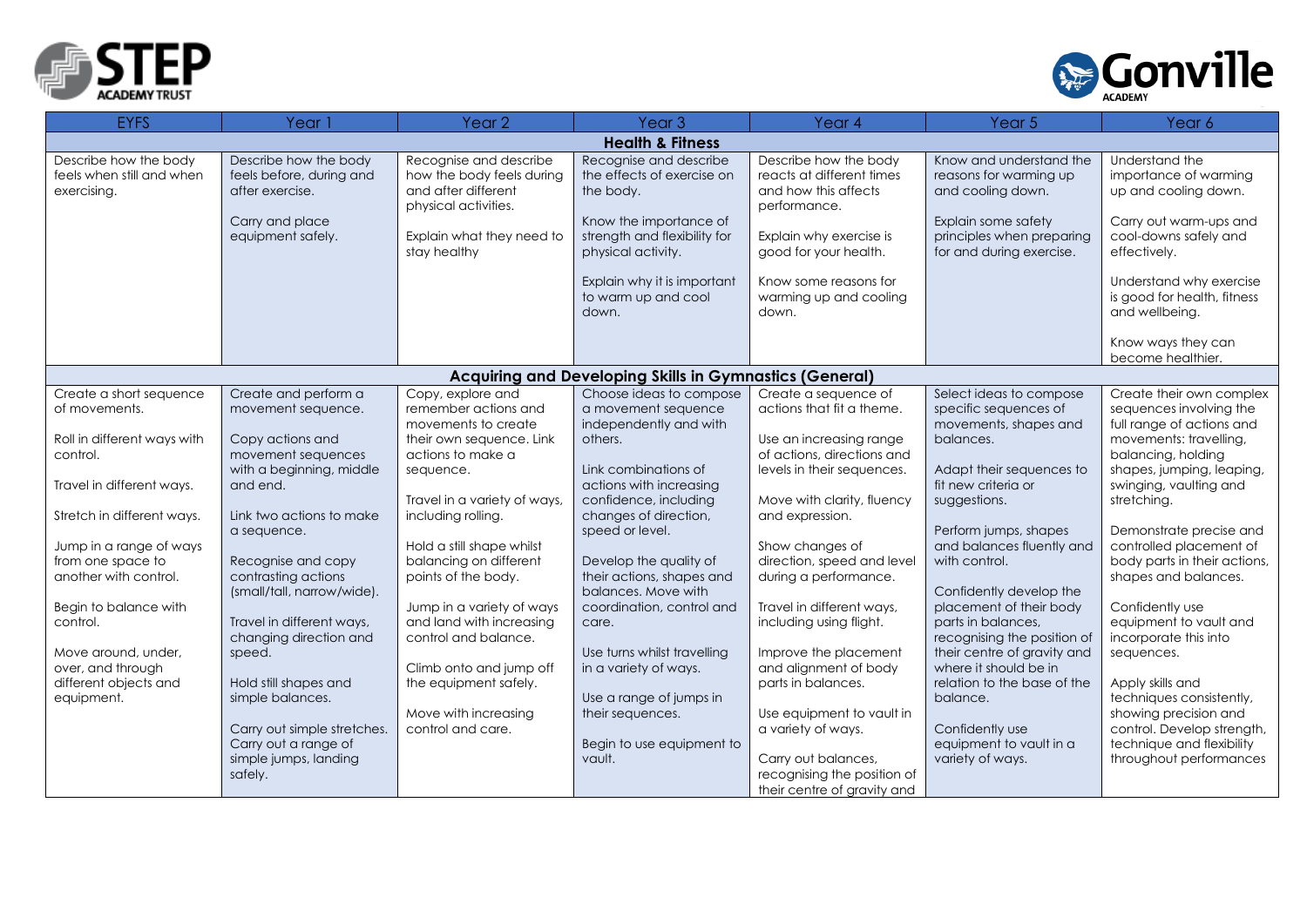



| Move around, under,   | Create interesting body      | how this affects the      | Apply skills and          |  |
|-----------------------|------------------------------|---------------------------|---------------------------|--|
| over, and through     | shapes while holding         | balance.                  | techniques consistently.  |  |
| different objects and | balances with control and    |                           |                           |  |
| equipment.            | confidence.                  | Begin to develop good     | Develop strength,         |  |
|                       |                              | technique when            | technique and flexibility |  |
| Begin to move with    | Begin to show flexibility in | travelling, balancing and | throughout performances.  |  |
| control and care      | movements                    | using equipment.          |                           |  |
|                       |                              |                           | Combine equipment with    |  |
|                       |                              | Develop strength,         | movement to create        |  |
|                       |                              | technique and flexibility | sequences.                |  |
|                       |                              | throughout performances   |                           |  |

**The Gymnastic skills taught throughout the units can be broken down into these specific areas; rolls, jumps, vault work, handstands, cartwheels and round-offs, travelling and shapes and balances. This table maps out the progression of skills in each area to be taught in each year group. Please note – the age range is only a guide. All skills should be taught depending on the gymnastic ability of the children. Many of the skills are repeated across year groups to allow for children to progress at their own pace. For example, if a child has not mastered a forward roll from standing in year 3, the skill can be revisited in year 4, 5 and 6 if necessary.**

| <b>Rolls</b>                |                                             |                                             |                            |                                          |                                 |                                   |
|-----------------------------|---------------------------------------------|---------------------------------------------|----------------------------|------------------------------------------|---------------------------------|-----------------------------------|
| Curled side roll (egg roll) | Log roll (controlled)                       | Log roll (controlled)                       | Crouched forward roll      | Forward roll from standing               | Forward roll from standing      | Forward roll from standing        |
| Log roll (pencil roll)      | Curled side roll (egg roll)<br>(controlled) | Curled side roll (egg roll)<br>(controlled) | Forward roll from standing | Straddle forward roll                    | Straddle forward roll           | Straddle forward roll             |
| Teddy bear roll             |                                             |                                             | Tucked backward roll       | Tucked backward roll                     | Pike forward roll               | Pike forward roll                 |
|                             | Teddy bear roll<br>(controlled)             | Teddy bear roll<br>(controlled)             |                            | Backward roll to straddle                | Tucked backward roll            | Dive forward roll                 |
|                             |                                             | Rocking for forward roll                    |                            |                                          | Backward roll to straddle       | Tucked backward roll              |
|                             |                                             | Crouched forward roll                       |                            |                                          |                                 | Backward roll to straddle         |
|                             |                                             |                                             |                            |                                          |                                 | Backward roll to standing<br>pike |
|                             |                                             |                                             |                            |                                          |                                 | Pike backward roll                |
|                             |                                             |                                             | Jumps                      |                                          |                                 |                                   |
| Straight Jump               | Straight jump                               | Straight jump                               | Straight jump              | Straight jump                            | Straight jump                   | Straight jump                     |
| Tuck Jump                   | Tuck jump                                   | Tuck jump                                   | Tuck jump                  | Tuck jump                                | Tuck jump                       | Tuck jump                         |
| Jumping Jack                | Jumping jack                                | Jumping jack                                | Jumping jack               | Jumping jack                             | Jumping jack                    | Jumping jack                      |
| Half turn                   | Half turn                                   | Half turn                                   | Star jump                  | Star jump                                | Star jump                       | Star jump                         |
|                             | Cat spring                                  | Cat spring                                  | Straddle jump              | Straddle jump                            | Straddle jump                   | Straddle jump                     |
|                             |                                             | Cat spring to straddle                      | Pike jump                  | Pike jump                                | Pike jump                       | Pike jump                         |
|                             |                                             |                                             | Straight jump<br>Cat leap  | Straight half turn<br>Straight full turn | Stag jump<br>Straight half turn | Stag jump<br>Straight half turn   |
|                             |                                             |                                             |                            | Cat leap                                 | Straight full turn              | Straight full turn                |
|                             |                                             |                                             |                            |                                          |                                 |                                   |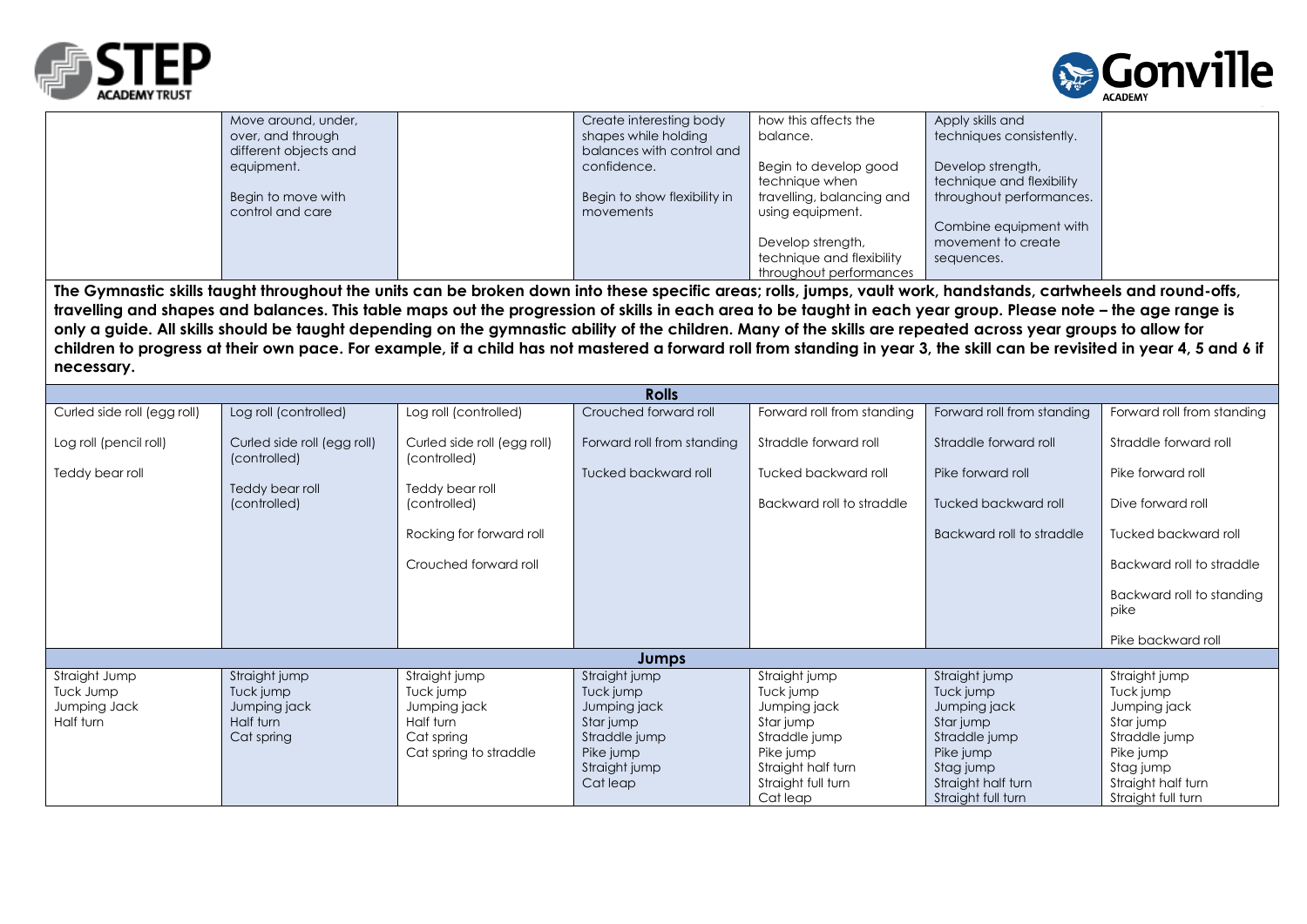



|                                            |                                                                                                                            |                                                                                                                                                                                                                         | Vault                                                                                                                                                                                                                                   | Cat leap half turn                                                                                                                                                                                          | Cat leap half turn<br>Split leap                                                                                                                                           | Cat leap<br>Cal leap half turn<br>Cat leap full turn<br>Split leap<br>Stag leap                                                                                                                                                                       |  |
|--------------------------------------------|----------------------------------------------------------------------------------------------------------------------------|-------------------------------------------------------------------------------------------------------------------------------------------------------------------------------------------------------------------------|-----------------------------------------------------------------------------------------------------------------------------------------------------------------------------------------------------------------------------------------|-------------------------------------------------------------------------------------------------------------------------------------------------------------------------------------------------------------|----------------------------------------------------------------------------------------------------------------------------------------------------------------------------|-------------------------------------------------------------------------------------------------------------------------------------------------------------------------------------------------------------------------------------------------------|--|
|                                            | Straight jump off<br>springboard                                                                                           | Hurdle step onto<br>springboard<br>Straight jump off<br>springboard<br>Tuck jump off springboard                                                                                                                        | Hurdle step onto<br>springboard<br>Squat on vault<br>Star jump off<br>Tuck jump off<br>Straddle jump off<br>Pike jump off                                                                                                               | Hurdle step onto<br>springboard<br>Squat on vault<br>Straddle on vault<br>Star jump off<br>Tuck jump off<br>Straddle jump off<br>Pike jump off                                                              | Hurdle step onto<br>springboard<br>Squat on vault<br>Straddle on vault<br>Star jump off<br>Tuck jump off<br>Straddle jump off<br>Pike jump off<br>Squat through vault      | Hurdle step onto<br>springboard<br>Squat on vault<br>Straddle on vault<br>Star jump off<br>Tuck jump off<br>Straddle jump off<br>Pike jump off<br>Squat through vault<br>Straddle over vault                                                          |  |
|                                            |                                                                                                                            |                                                                                                                                                                                                                         | Handstands, cartwheels and round-offs                                                                                                                                                                                                   |                                                                                                                                                                                                             |                                                                                                                                                                            |                                                                                                                                                                                                                                                       |  |
| Bunny hop<br>Tiptoe, step, jump and<br>hop | Bunny hop<br>Front support<br>wheelbarrow with partner<br>Tiptoe, step, jump and<br>hop Hopscotch<br>Skipping<br>Galloping | Bunny hop<br>Front support<br>wheelbarrow with partner<br>t-lever<br>scissor kick<br>Tiptoe, step, jump and<br>hop Hopscotch<br>Skipping<br>Galloping<br>Straight jump half-turn                                        | Handstand<br>Lunge into handstand<br>cartwheel<br><b>Travelling and Linking actions</b><br>Tiptoe, step, jump and<br>hop Hopscotch Skipping<br>Chassis steps Straight jump<br>half turn<br>Cat leap                                     | Lunge into handstand<br>Lunge into cartwheel<br>Lunge into round-off<br>Tiptoe, step, jump and<br>hop Hopscotch Skipping<br>Chassis steps Straight jump<br>half turn<br>Straight jump full turn<br>Cat leap | Lunge into handstand<br>Lunge into cartwheel<br>Lunge into round-off<br>Tiptoe, step, jump and<br>hop<br>Hopscotch<br>Skipping<br>Chassis steps Straight jump<br>half turn | Lunge into cartwheel<br>Lunge into round-off<br>Hurdle step<br>Hurdle step into cartwheel<br>Hurdle step into round-off<br>Tiptoe, step, jump and<br>hop Hopscotch<br>Skipping<br>Chassis steps<br>Straight jump half turn<br>Straight jump full turn |  |
|                                            |                                                                                                                            |                                                                                                                                                                                                                         |                                                                                                                                                                                                                                         | Cat leap half turn Pivot                                                                                                                                                                                    | Straight jump full turn<br>Cat leap<br>Cat leap half turn Pivot                                                                                                            | Cat leap<br>Cat leap half turn<br>Cat leap full turn<br>Pivot                                                                                                                                                                                         |  |
| <b>Shapes &amp; Balances</b>               |                                                                                                                            |                                                                                                                                                                                                                         |                                                                                                                                                                                                                                         |                                                                                                                                                                                                             |                                                                                                                                                                            |                                                                                                                                                                                                                                                       |  |
| <b>Standing balances</b>                   | <b>Standing balances</b><br>Kneeling balances<br>Pike, tuck, star, straight,<br>straddle shapes                            | <b>Standing balances</b><br>Kneeling balances<br>Large body part balances<br><b>Balances on apparatus</b><br><b>Balances with a partner</b><br>Pike, tuck, star, straight,<br>straddle shapes<br>Front and back support | Large and small body<br>part balances, including<br>standing and kneeling<br>balances Balances on<br>apparatus Matching and<br>contrasting partner<br>balances Pike, tuck, star,<br>straight, straddle shapes<br>Front and back support | 1, 2, 3 and 4- point<br>balances Balances on<br>apparatus Balances with<br>and against a partner<br>Pike, tuck, star, straight,<br>straddle shapes<br>Front and back support                                | 1, 2, 3 and 4- point<br>balances Balances on<br>apparatus<br>Part body weight partner<br>balances Pike, tuck, star,<br>straight, straddle shapes<br>Front and back support | $1, 2, 3$ and $4$ - point<br>balances<br><b>Balances on apparatus</b><br>Full body weight partner<br>balances<br>Pike, tuck, star, straight,<br>straddle shapes<br>Front and back support                                                             |  |